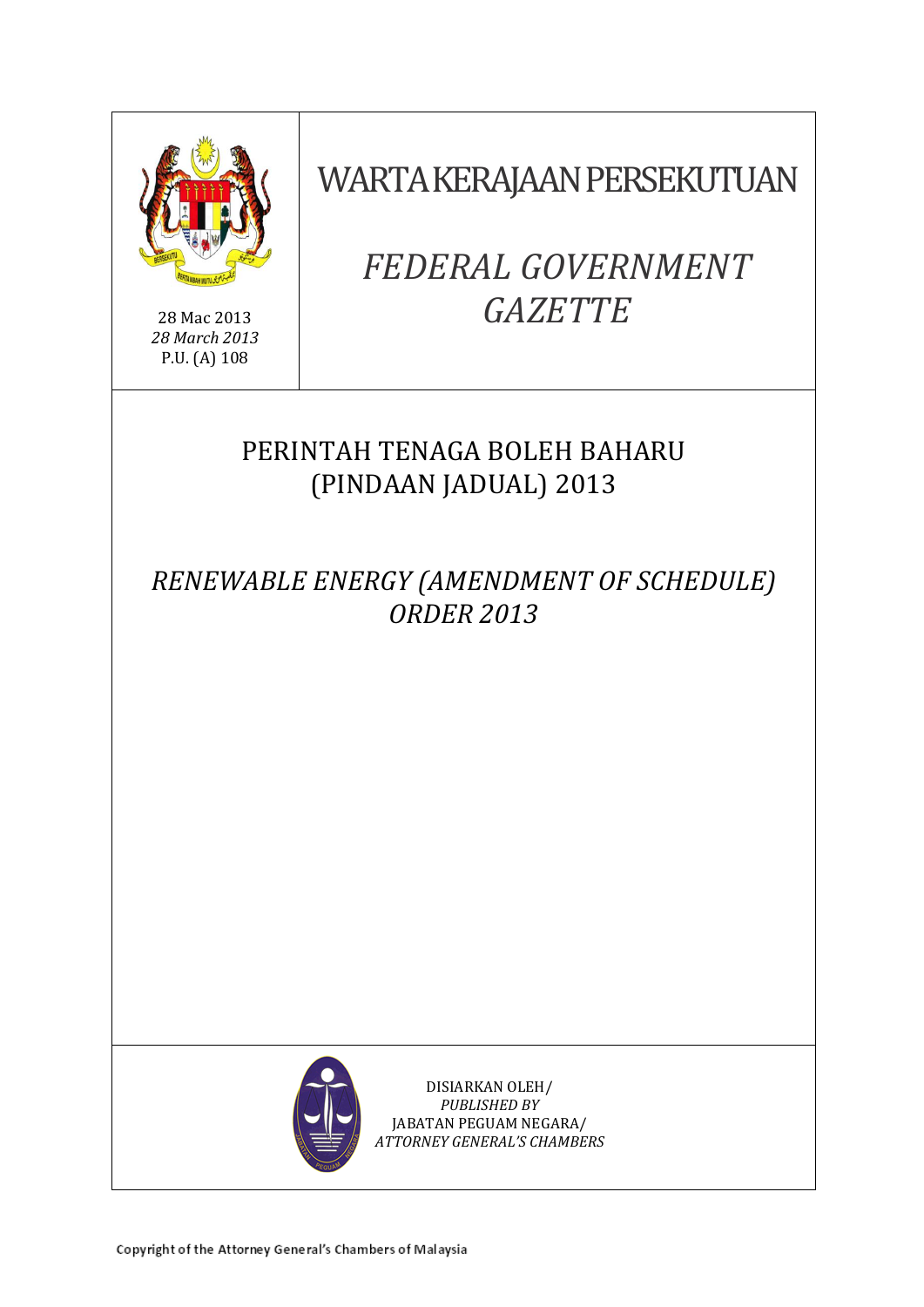# AKTA TENAGA BOLEH BAHARU 2011

# PERINTAH TENAGA BOLEH BAHARU (PINDAAN JADUAL) 2013

PADA menjalankan kuasa yang diberikan oleh seksyen 63 Akta Tenaga Boleh Baharu 2011 [*Akta 725*], Menteri membuat perintah yang berikut:

#### **Nama dan permulaan kuat kuasa**

1. (1) Perintah ini bolehlah dinamakan **Perintah Tenaga Boleh Baharu (Pindaan Jadual) 2013**.

(2) Perintah ini mula berkuat kuasa pada 28 Mac 2013.

#### **Pindaan Jadual**

2. Jadual kepada Akta 725 dipinda berkenaan dengan Sumber Boleh Baharu Fotovolta Suria dalam Ruang Pertama

- *(a)* dengan menggantikan perkataan "8" dalam Ruang Kelima yang bertentangan dengan subperenggan *(a)*(iii),(iv),(v) dan (vi) dalam Ruang Kedua perkataan "20"; dan
- *(b)* dengan menggantikan perkataan "8" dalam Ruang Kelima yang bertentangan dengan subperenggan *(b)*(iii) dan (iv) dalam Ruang Kedua perkataan "0".

Dibuat 20 Mac 2013 [KeTTHA:BP(S)9/14 Klt. 4(38); PN(PU2)693/IV]

> DATO' SRI PETER CHIN FAH KUI  *Menteri Tenaga, Teknologi Hijau dan Air*